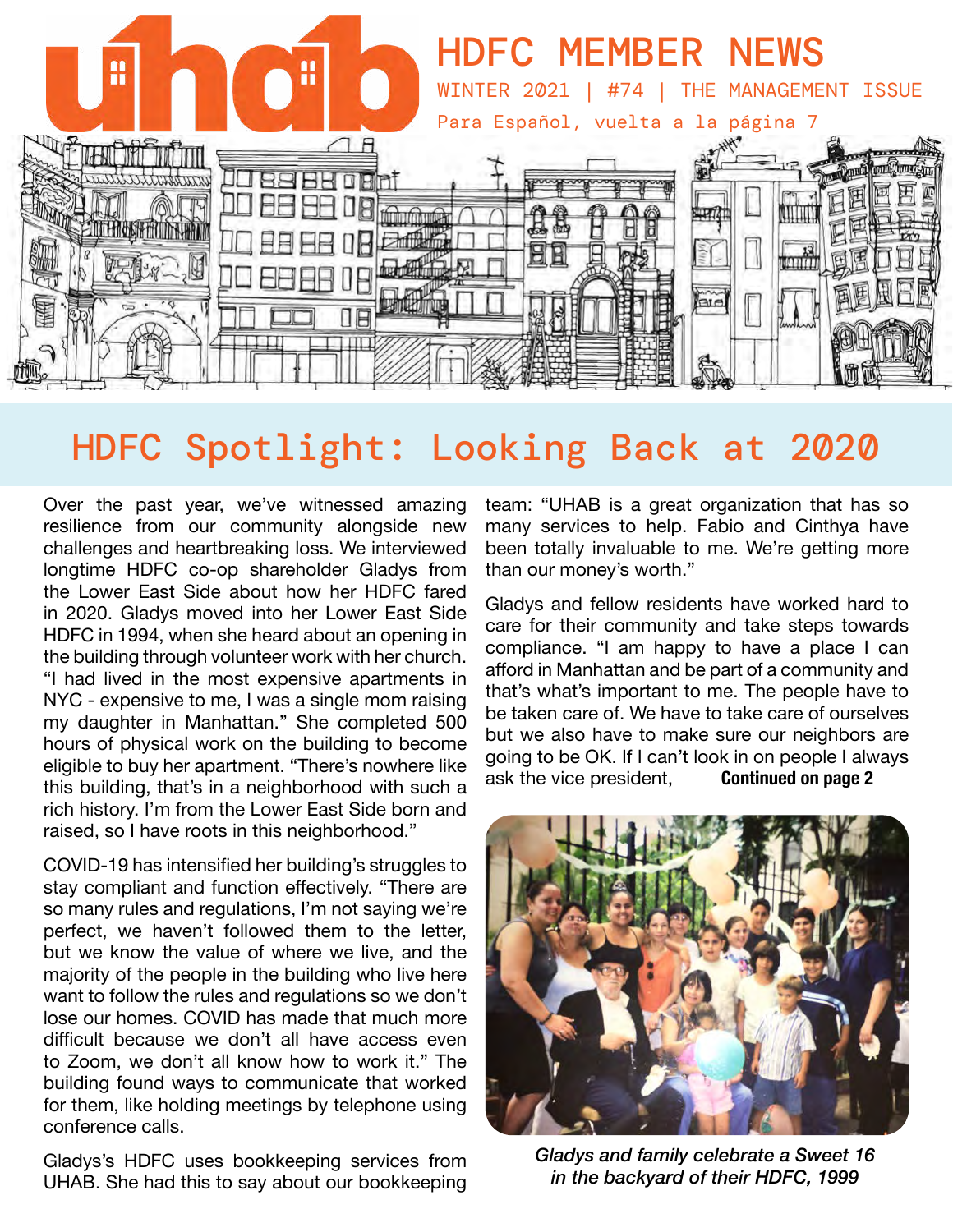# HDFC Spotlight (Continued)

**Continued from page 1** Maria. We work together and have several other people who work with us."

Serving on the Board, working with UHAB and the building's lawyer, and checking in on neighbors is a lot of work, especially for someone who already works six days a week. Working collaboratively with other allies in the building has been important. "Everybody in one way or another gets very involved in their own lives and that's normal, that's life, when you have to take care of yourself or your family or your home or your mental or physical health, you can't be there for everybody."

2020 was a year of tremendous loss in Gladys's

neighborhood. Three neighbors passed away in March, and Gladys recalls walking past a refrigerated morgue truck during the height of the pandemic in the Spring. "That image will never leave my memory. It was really so shocking and sad and scary."

Gladys holds faith in the resiliency of her co-op. "My hope is we will come out of this. We've come out of many other things. When Sandy happened, when 9/11 happened, that was dark and that was a terrible time. We even had a blackout a short time after 9/11 that lasted for about a week. Sandy lasted almost 2 weeks. My hope is definitely that things will get better."

## Take Your HDFC Online in 2021

In 2020, UHAB helped HDFCs transition much of their operations from in-person to online. In 2021, it will be even more important for every HDFC to be able to use technology to steward their own housing remotely. We found that it's very important for all HDFCs to have an online presence in order to safely communicate with their neighbors, city agencies, and UHAB.

An **email address** is a fundamental component of having an online presence. Every HDFC should have an email address where they can receive important updates and news. Many city agencies are transitioning from mail to email, meaning you can get the latest information online instead of waiting a few days for the mail to come in. Email is just as reliable as physical mail. We recommend your HDFC set up an email address dedicated for the co-op instead on relying on individual Board members' emails. This is useful because after an election, the new Board members can take over the emails. The most popular email services are Gmail and Yahoo. Regardless of what email service you choose for co-op business, be sure to set up security measures like 2-step verification. If you need help setting up an email for your co-op, call UHAB and we can help.

In addition to email, there are many online

**videoconferencing applications** like Zoom that can help HDFC residents stay in communication. Several HDFCs that took their building business online this summer told us that Zoom helped keep up communication and mitigate problems. Zoom has free and paid versions, and there are also alternatives like GoToMeeting and Google Meet. UHAB is also using these technologies by hosting workshops and trainings via Zoom and GoToWebinar.

Make sure you have the right **equipment**. In order to use a video conferencing platform like Zoom you need a computer or smart phone. This equipment must allow you to hear the person on the screen with speakers and speak to them with a microphone. Every smartphone and most computers have a built-in microphone and speaker. UHAB can help you get set up with your technology and walk you through the basics of video conferencing.

Hopefully sometime soon we can gather in person for workshops and meetings, but this last year has shown us how important it is to have an online presence. If you need help working with technology or you don't have access to a smartphone or computer at all, please reach out to Eliza at (212) 479-3346.

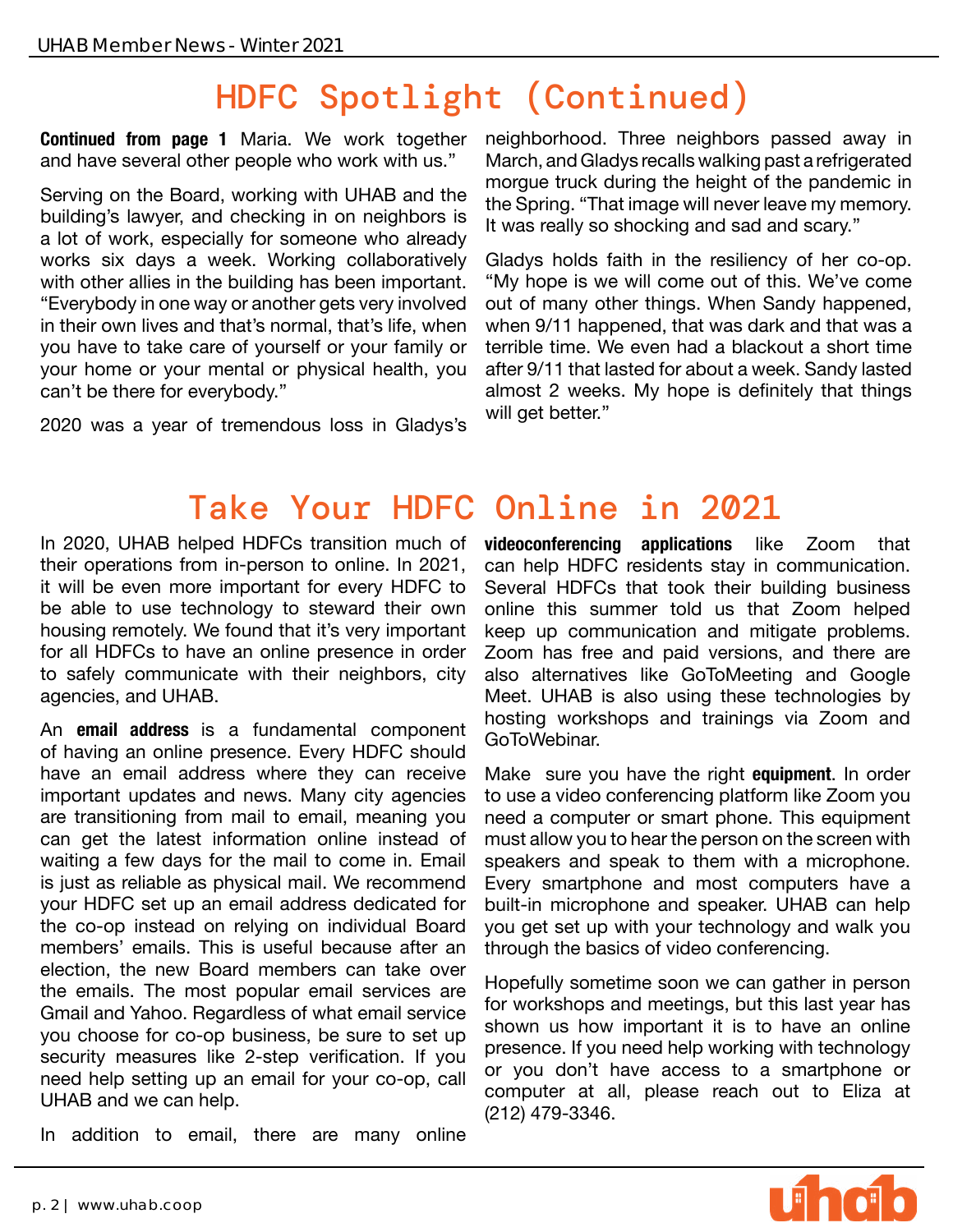## Ask UHAB: Calling a Special Meeting

*Ask UHAB is our new advice column for HDFC shareholders. If you have a question for our experienced HDFC troubleshooting team, email klein@uhab.org or call (212) 479-3346.*

### *Dear Jay,*

We haven't had meetings in my building in a long time and the Board has constantly refused to call one. The shareholders are fed up. Can we call a meeting a meeting on our own?

### *Sincerely, Exasperated in East New York*

### *Dear Exasperated,*

You are right to be frustrated. As shareholders, you have the right to call a Special Meeting whenever you feel one is needed, and/or when the Board fails to schedule a general, emergency, or annual meeting. To organize a special meeting, you must review the sections of your bylaws entitled "Meetings of Shareholders" and "Special Meetings" and follow the process outlined very carefully.

You must draft a petition calling for a Special Meeting. The petition must be signed by at least 10% of eligible shareholders (25% in some bylaws).

You must draft a notice to go along with the petition. The notice must state the date, time, place and purpose of the meeting. It must also indicate who the organizers of the meeting are.

The petition should be given to all shareholders including the Board. You can give it out in person, post it in the hallways, and/or send it by USPS at least 10 days in advance of the scheduled date of the meeting.

Please remember that no other business should be conducted except what is explicitly outlined on the agenda/notice. If the organizers/ shareholders plan to invite outsiders (politicians, HPD, police, UHAB, etc.) to speak at the meeting, their presence must be noted on the notice.

*Sincerely, Jay*

### MAKE SURE WE CAN REACH YOU!

Do we have the most up-to-date information to reach your Board and shareholders? Make sure we can let you know about timely funding opportunities, important deadlines, and events. Go to [uhab.org/contact](http://uhab.org/contact).

Future editions of this newsletter may be virtual. If you'd like to keep receiving a print copy, go to [uhab.org/contact](http://uhab.org/contact) and click on "update your HDFC's information," or call Clara at (212) 479-3337.

# Get The Apartment Management Checklist

NYC Energy codes have been updated—do you know the latest rules?

The new 2021 Apartment Management Checklist has explanations of all the latest laws, rules, regulations, and requirements that your co-op Board and shareholders need to know. As a UHAB member, you can get the Checklist at a 25% savings off the retail price.

To order your 2021 Checklist see the enclosed flyer, visit <https://tinyurl.com/NYCAMC2021> or call The Habitat Group at 1-800-519-3692 and use the "UHABSave" code for your print copy today! Your purchase comes with a free digital download.

### VISIT OUR NEW WEBSITE

Visit UHAB's new website at [www.uhab.org](http://www.uhab.org) to see our new look. Our new website is packed with information and resources for HDFC Boards and shareholders. Check out frequently asked questions and explore guides and tip sheets for all types of HDFC troubleshooting.

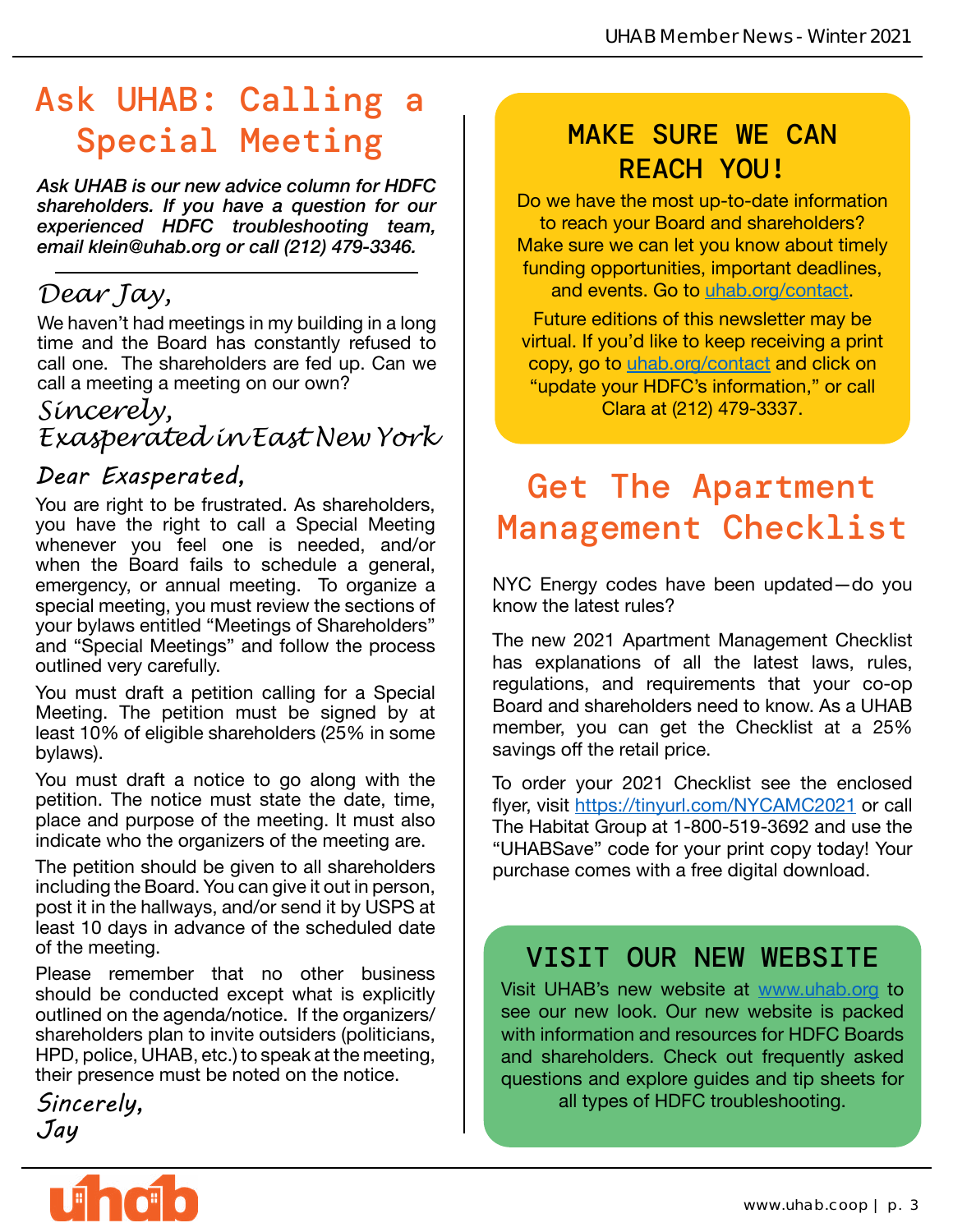## Work With UHAB: Our Services

From balancing the books to exploring energy upgrades to holding elections, UHAB's services help your HDFC stay healthy and affordable.

### Fill Vacant Units

Our Market & Match program can help you find a qualified buyer for your HDFC.

### Save on Insurance

The Fire and Liability Insurance Plan (FLIP) negotiates competitive insurance rates for HDFCs.

### Co-op Accounting

Get monthly, quarterly, or annual reports and tax prep.

#### Save on Fuel

UHAB Fuel negotiates competitive fuel rates for buildings on #2 and #4 heating oil. In 2019, buildings that used UHAB Fuel saved 30% on oil deliveries.

### Connected Book\$

You can also do the bookkeeping yourself with our Connected Book\$ bookkeeping software, made specially for HDFCs.

UHAB members can use these services! To learn about becoming a UHAB member, contact Emily at [ng@uhab.org](mailto:ng%40uhab.org%20?subject=) or (212) 479-3318. Go to [uhab.coop/member](http://uhab.coop/member) for a membership form.

### Energy Services

We can help you explore and plan for solar energy, electrified heat, incentives for big projects, and low-cost tweaks to become a more efficient building. **Energy services are open to any HDFC co-op, for free!**

### Year Round Support

Your assigned UHAB project associate will help you troubleshoot issues in your co-op through comprehensive technical assistance.

### Budgeting

Identify short and long-term financial goals, and create a plant to meet them through financial analysis to understand your co-op's spending.

#### Get A Loan

Find and apply for the right loan for your HDFC with our comprehensive loan packaging services.

### Elections

Our team can assist and monitor a fair, transparent election so you can stay in compliance with your annual election requirements.

To learn more about our affordable preservation services, contact Oscar at [mcdonald@uhab.org](mailto:mcdonald%40uhab.org?subject=) or (212) 479-3328.

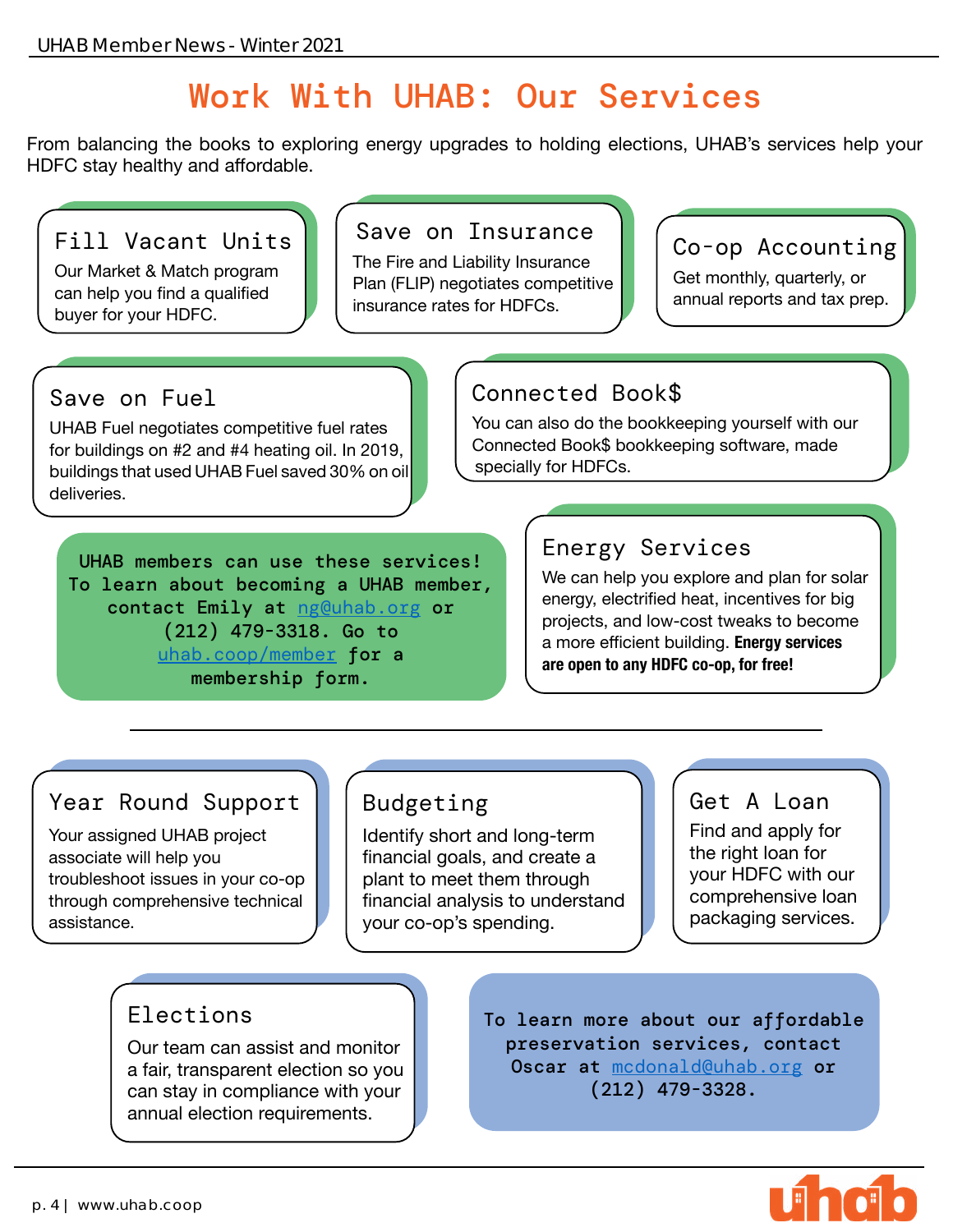# Planning For Energy Projects

Maintaining and repairing your building is a fundamental aspect of homeownership. As a building operator, you see the day-to-day issues that come up in your building. It is important to recognize patterns in these issues that can help you plan and predict what needs repair, replacement, or preventative maintenance in your building. Planning for projects can help you save money in the long run and address issues before they become emergencies.

In any HDFC, it's important to know who is responsible for what. Your Board and Management are responsible for maintaining the physical building and its operations.

This includes the following:

- Perform regular roof-to-basement inspections
- Keep logs and records of work completed, contracts, and machinery repair/replacement
- Respond to maintenance issues
- Work with contractors and vendors

It is also important for building operators, whether they're a Board member, manager or superintendent, to work with shareholders to better identify issue areas around the building. Keeping logs is especially important for recognizing patterns and trends that



can help you make more informed decisions about repairs and maintenance.

Communication is key to keeping residents happy. Project management can be a time consuming and often difficult task. We recommend setting up a committee to manage larger projects, so the burden doesn't fall on any one person. The committee should have a dedicated contact person to communicate with contractors or installers working in the building. Someone on the committee should also be tasked to receive feedback from shareholders. For larger projects, it is helpful to schedule informational sessions to present the scope of work. You can also mail an informational letter to all shareholders, or place it under their doors. It is best to keep shareholders involved in the decision making process. Identify areas where shareholders can help to make decisions: give choices and have a vote.

If you need to start a repair project or capital improvement, keep in mind some of these questions as a place to start:

- What are the repairs priorities for shareholders?
- How do these priorities fit in with the overall building repair plan?
- Are there incentive programs or rebates for repairs the building needs?
	- Are there code compliance concerns or Local Laws that need to be met?
	- Are there old building systems reaching the end of their useful life?

Stay tuned for our Spring issue where we'll feature energy efficient project planning and how your building can become even more resilient as a result.

For more energy tips and information, visit [uhab.org/energy](http://uhab.org/energy) or contact David at [avina@uhab.org](mailto:avina%40uhab.org?subject=) or (212) 479-3374. Visit [uhab.org/calendar](http://uhab.org/calendar) for classes on energy planning and more.

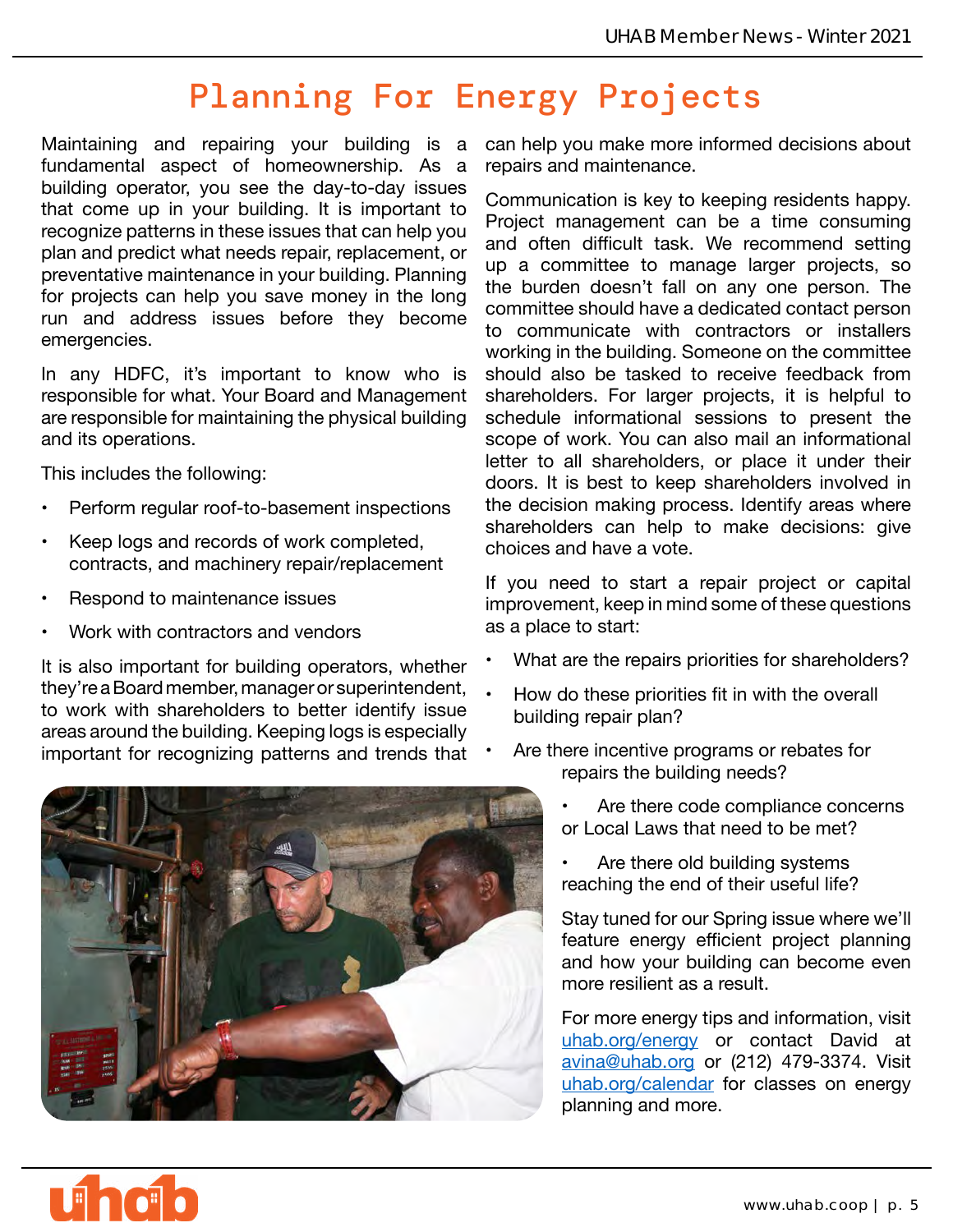## INTERN FOR UHAB

Calling all youth in HDFCs! UHAB currently has six fantastic youth interns working with our Member Services department: Akib, Anila, Javaria, Junxi, Ousmane, and Souleymane. These interns range in age from 15 to 30, and they're helping us with everything from designing artwork and logos for our programs to connecting with HDFC residents across the city.

If you know young HDFC residents interested in an internship opportunity at UHAB, they can email klein@uhab.org.



Ask about stipends! *Community through Cooperation: HDFC residents gather for a socially distant barbeque in support of HDFC seniors in Brooklyn.*

## Save 30% on Heating Oil!

Did you know that UHAB Fuel customers pay 30% less than market rate for heating oil? Through UHAB Fuel, UHAB bargains for a better price on heating oil for HDFCs. Because HDFCs are negotiating as a group, we can get cheaper fuel for everyone!

If your building uses #2 or #4 heating oil, you





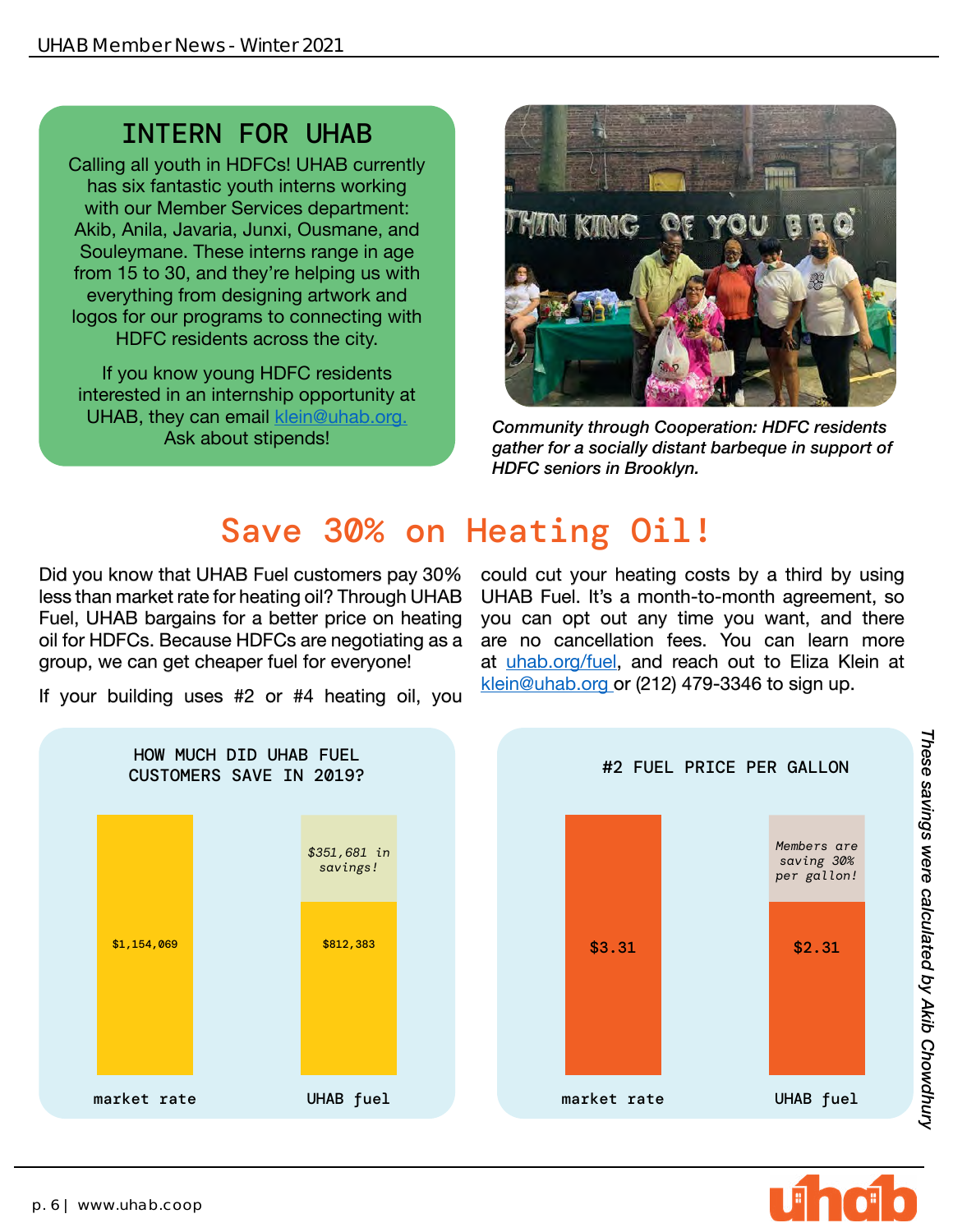

# HDFC Destacado: Un vistazo atrás al 2020

Durante el último año, hemos visto una increíble resistencia en nuestra comunidad junto con nuevos desafíos y pérdidas dolorosas. Entrevistamos a Gladys una accionista de mucho tiempo de un HDFC en el Lower East Side sobre cómo su cooperativa se adaptó al 2020. Gladys ha vivido en su edificio desde el 1994, cuando se enteró por un voluntariado de su iglesia que había un apartamento disponible. "Yo vivía en los apartamento más caros de la ciudad de Nueva York – caros para mí, era madre soltera criando mi hija en Manhattan." Cumplió 500 horas de labor física en el edificio para ser elegible a comprar su apartamento. "No hay ningún lugar como este edificio, está en un vecindario con abundante historia. Nací y crecí en el Lower East Side, tengo raíces aquí."

COVID-19 ha intensificado las luchas del edificio de mantener y cumplir con las normas y funcionar efectivamente. "Hay muchas reglas y regulaciones, no somos perfectos, ni hemos cumplido al pie de la letra, pero sabemos el valor que tiene donde vivimos, y la mayoría de las personas que viven en el edificio quieren cumplir con las reglas para no perder nuestro hogar. COVID ha hecho todo más difícil porque no todos tenemos acceso a Zoom, no todos sabemos cómo manejarlo." El edificio ha encontrado maneras de comunicación que le han servido, como conducir juntas por teléfono.

La cooperativa de Gladys usa nuestros servicios de contabilidad. Ella tuvo esto que decir sobre nuestro equipo: "UHAB es una organización magnifica, tiene muchos servicios para ayudarnos. Fabio y Cinthya han sido inestimables para mí. Estamos recibiendo mucho más de lo que pagamos por el servicio."

Gladys y otros residentes han trabajado arduamente para cuidar de su comunidad y tomar medidas hacia el cumplimiento de las normas. "Estoy feliz de tener un lugar asequible en Manhattan y ser parte de una comunidad y eso es lo que es importante para mí. Hay que cuidar a la gente. Tenemos que cuidar de nosotros mismos, pero también tenemos que asegurarnos de que nuestros vecinos van a estar bien. Si no puedo ver a alguien siempre le pregunto a la vicepresidenta, María. Trabajamos juntas y tenemos varias otras personas que trabajan con nosotros".

Servir en la junta, trabajar con UHAB y el abogado del edificio, y asegurarme que los vecinos estén bien es mucho trabajo, **Continuar en página 8**



*Gladys y su familia celebrando una quinceañera en el patio de su HDFC, 1999*

*Traducido por: David Aviña, Celia Easton-Koehler, Cinthya Nolasco, Amy Rosado*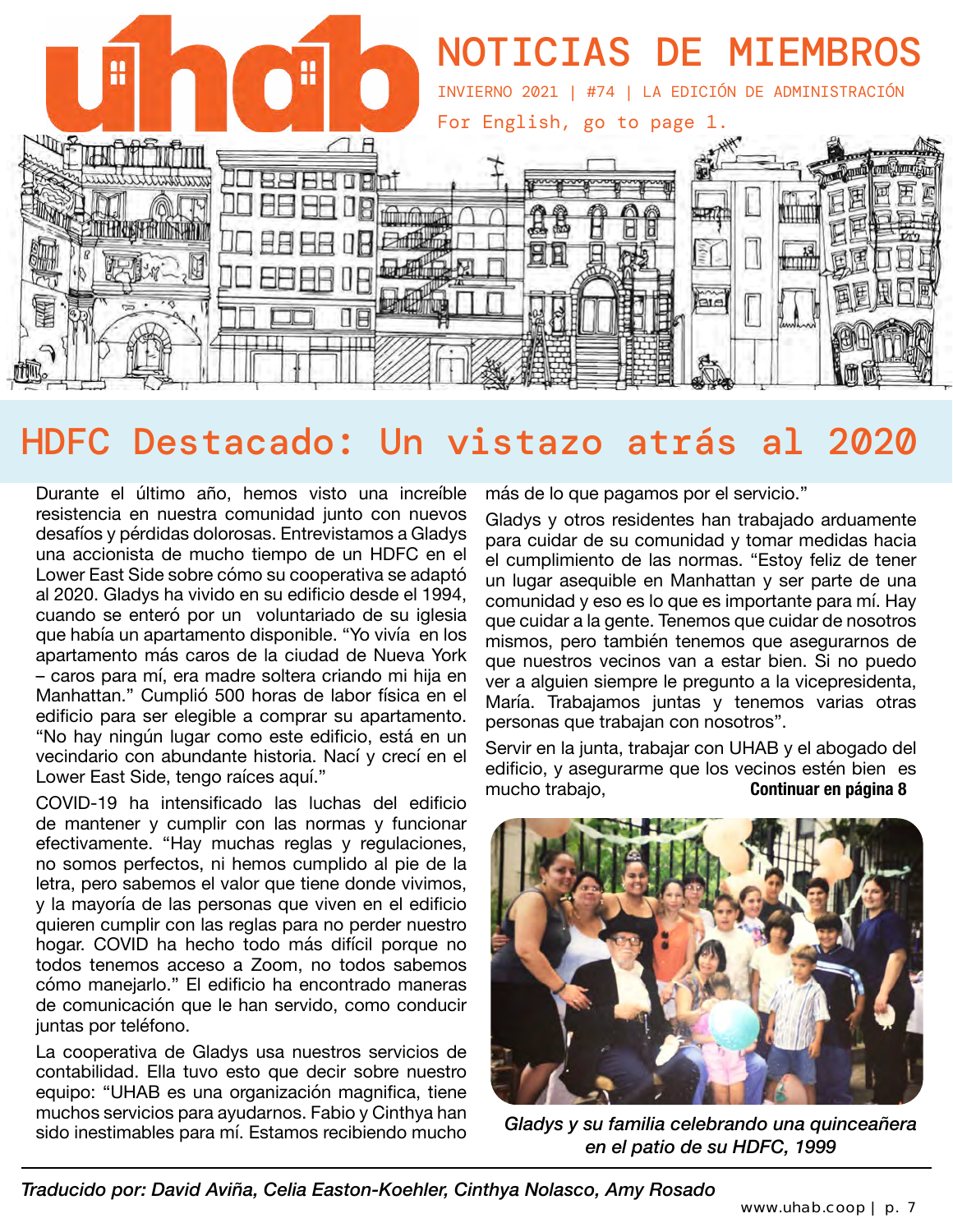# HDFC Destacado (Continued)

**Continuado de página 7** especialmente para alguien que ya trabaja seis días a la semana. Trabajar en colaboración con otros aliados en el edificio ha sido importante. "Todo el mundo de una manera u otra se involucra mucho en sus propias vidas y eso es normal, así es la vida, pero cuando tienes que cuidar de ti mismo o de tu familia, de tu hogar, de tu salud mental o física, no puedes estar ahí para todos".

El 2020 fue un año de tremenda pérdida en el vecindario de Gladys. Tres vecinos fallecieron en marzo, y Gladys recuerda haber caminado cerca de un camión frigorífico de la morgue durante el apogeo de la pandemia en la primavera. "Esa imagen nunca dejará mi memoria. Fue realmente tan impactante, triste y aterradora".

Gladys tiene fe en la resiliencia de su cooperativa. "Mi esperanza es que salgamos de esto. Hemos salido de muchas otras cosas. Cuando sucedió Sandy, cuando ocurrió el 9/11, eso fue un momento oscuro y muy terrible. Incluso tuvimos un apagón un corto tiempo después del 9/11 que duró aproximadamente una semana. Sandy duró casi 2 semanas. Mi esperanza es definitivamente que las cosas mejoraran".

## Ponga su HDFC en línea en el 2021

En el 2020, UHAB ayudó a los HDFC a pasar gran parte de sus operaciones de en persona a en línea. En el 2021, será aún más importante que cada HDFC pueda utilizar la tecnología para administrar su vivienda de forma remota. Encontramos que es muy importante que todos los HDFC tengan presencia en línea para comunicarse de forma segura con sus vecinos, agencias municipales y UHAB.

Una dirección de **correo electrónico** es un componente fundamental para tener presencia en línea. Cada HDFC debe tener una dirección de correo electrónico donde puedan recibir actualizaciones y noticias importantes. Muchas agencias de la ciudad están pasando de correo a correo electrónico, lo que significa que puede obtener la información más reciente en línea en lugar de esperar unos días para que llegue por correo. El correo electronico es tan confiable como el correo fisico. Recomendamos que su HDFC tenga una dirección de correo electrónico dedicada a la cooperativa en lugar de confiar en los correos electrónicos personales de los miembros de la junta directiva. Esto es útil porque un correo electrónico del HDFC puede pasar fácilmente a nuevos miembros de la junta después de una elección. Los servicios de correo electrónico más populares son Gmail y Yahoo. Independientemente del servicio de correo electrónico que elija para su cooperativa, asegúrese de configurar medidas de seguridad como la verificación en 2 pasos. Si necesita ayuda para configurar un correo electrónico para su cooperativa, llame a UHAB y podemos ayudarle.

Además del correo electrónico, hay muchas **aplicaciones de videoconferencia**, como Zoom, que pueden ayudar a los residentes de HDFC a mantenerse en comunicación. Varios HDFC que llevaron su cooperativa en línea este pasado verano nos dijeron que Zoom ayudó a mantener la comunicación y a mitigar los problemas. Zoom tiene versiones gratuitas y de pago, y también hay alternativas como GoToMeeting y Google Meet. UHAB también está utilizando estas tecnologías organizando talleres y entrenamientos a través de Zoom y GoToWebinar.

**Para utilizar una plataforma como zoom, necesita el equipo adecuado.** Para poder utilizar una plataforma como Zoom, necesita una computadora o teléfono inteligente. Este equipo debe permitirle escuchar a la persona en la pantalla con altavoz y hablar con ellos con un micrófono. Cada teléfono inteligente y la mayoría de las computadoras tienen un micrófono y altavoz incorporados. UHAB puede ayudarle a configurar su tecnología y explicarle los conceptos básicos de las videoconferencias.

Esperemos que pronto podamos reunirnos en persona para talleres y reuniones, pero este año pasado nos mostró lo importante que es tener presencia en línea. Si necesita ayuda para trabajar con tecnología o no tiene acceso a un teléfono inteligente o computadora en lo absoluto, comuníquese con David en [avina@uhab.org](mailto:avina%40uhab.org?subject=) o 212-479-3374.

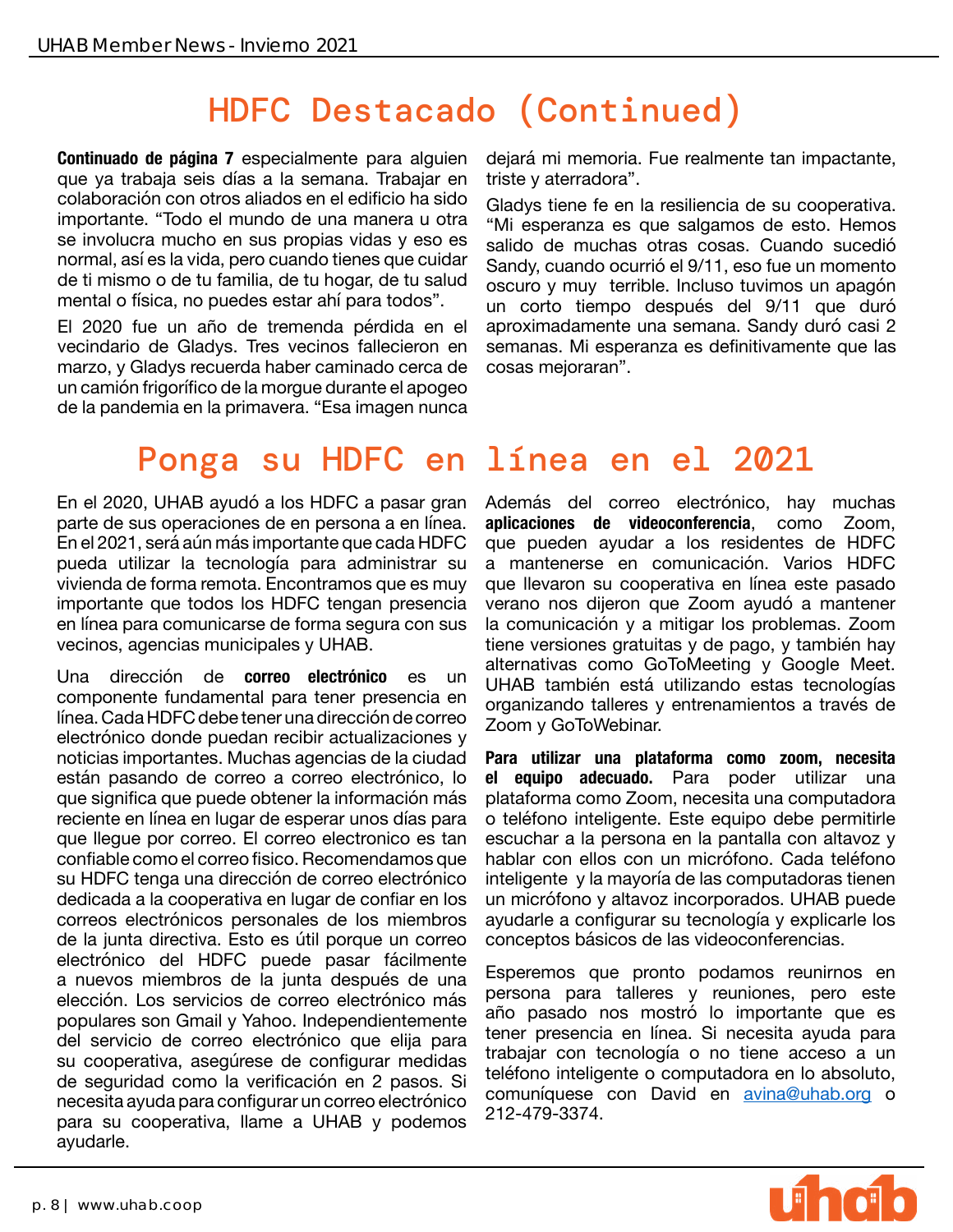## Pregunte a UHAB: Convocando una Reunión Especial

*Pregunte a UHAB es nuestra columna de asesoría para accionistas de HDFC. Si tiene alguna pregunta, envíe un correo electrónico* [avina@uhab.org](mailto:avina%40uhab.org?subject=) *o llame al (212) 479-3374.*

## *Estimado Jay,*

No hemos tenido juntas en nuestro edificio en mucho tiempo y la directiva constantemente se niega a convocar una reunión. Los accionistas están hartos. ¿Podemos convocar una junta nosotros mismos?

#### *Sinceramente,*

*Desesperada en el este de Nueva York*

### *Estimado Desesperada,*

Es válido que estés frustrada. Como accionistas, tienen el derecho de convocar una reunión especial cuando sea necesario y/o cuando la directiva falle en programar una reunión general, de emergencia, o anual. Para organizar una reunión especial, debe consultar la sección en sus reglamentos titulada 'Reunión de Accionistas' o 'Junta Especial' y sigue los pasos al pie de la letra.

Debe hacer una petición para convocar una reunión especial. La petición debe tener mínimo el 10% de los accionistas elegible (25% en algunos reglamentos).

Debe hacer un boletín informativo con la petición. El boletín debe tener la fecha, hora, lugar y propósito de la junta. También debe indicar quienes están organizando la junta.

La petición debe ser entregada a todos los accionistas incluyendo la directiva. Lo puede repartir en persona, publicar en un pasillo y/o enviarlo por correo 10 días antes de la fecha programada para la reunión.

Por favor recuerde que ningún otro tema debe ser discutido excepto lo que esté escrito en el boletín o agenda. Si los organizadores/accionistas planean invitar al alguien de afuera (HPD, UHAB, policía o políticos) para participar en la junta, su presencia debe ser notada en el boletín.

*Atentamente, Jay*

**Lihai** 

## VISITE EL NUEVO SITIO WEB DE UHAB

Visite el nuevo sitio web de UHAB en [www.uhab.org](http://www.uhab.org) para ver nuestra nueva imagen. Nuestro nuevo sitio web está repleto de información y recursos para la junta directiva y accionistas de HDFC. Eche un vistazo a las preguntas más frecuentes y explore guías y consejos para todo tipo de solución a problemas de HDFC.

# Nuevos Códigos y Reglas para el 2021

Los códigos de energía de la ciudad de Nueva York han sido actualizados -- ¿sabes las nuevas reglas?

La lista de verificación de manejo de apartamentos 2021 contiene explicaciones detalladas de las últimas leyes, reglas, regulaciones y requisitos que su junta directiva y accionistas deben saber. Como miembro de UHAB, puede obtener la lista de verificación con descuento de 25% del precio actual.

¡Para ordenar su lista de verificación 2021, visite <https://tinyurl.com/NYCAMC2021>o comuníquese con Habitat Group en 1-800-519-3692 y mencione el código "UHABSave" para su copia! Su compra llega con una copia electrónica gratuito.

### ¡PASANTE PARA UHAB!

Llamando a todos los jóvenes en HDFCs! UHAB tiene seis fantásticos pasantes jóvenes trabajando con nuestro departamento de Servicios para Miembros: Akib, Anila, Javaria, Junxi, Ousmane y Souleymane. Nuestros pasantes varían en edad desde 15 a 30 años, y nos están ayudando con todo, desde el diseño de obras de arte y logotipos para nuestros programas hasta la conexión con los residentes de HDFCs en toda la ciudad. Si conoce a algún joven de HDFC interesado en realizar una pasantía en UHAB, puede enviar un correo electrónico a [klein@uhab.org.](mailto:klein%40uhab.org?subject=) ¡Solicite estipendios!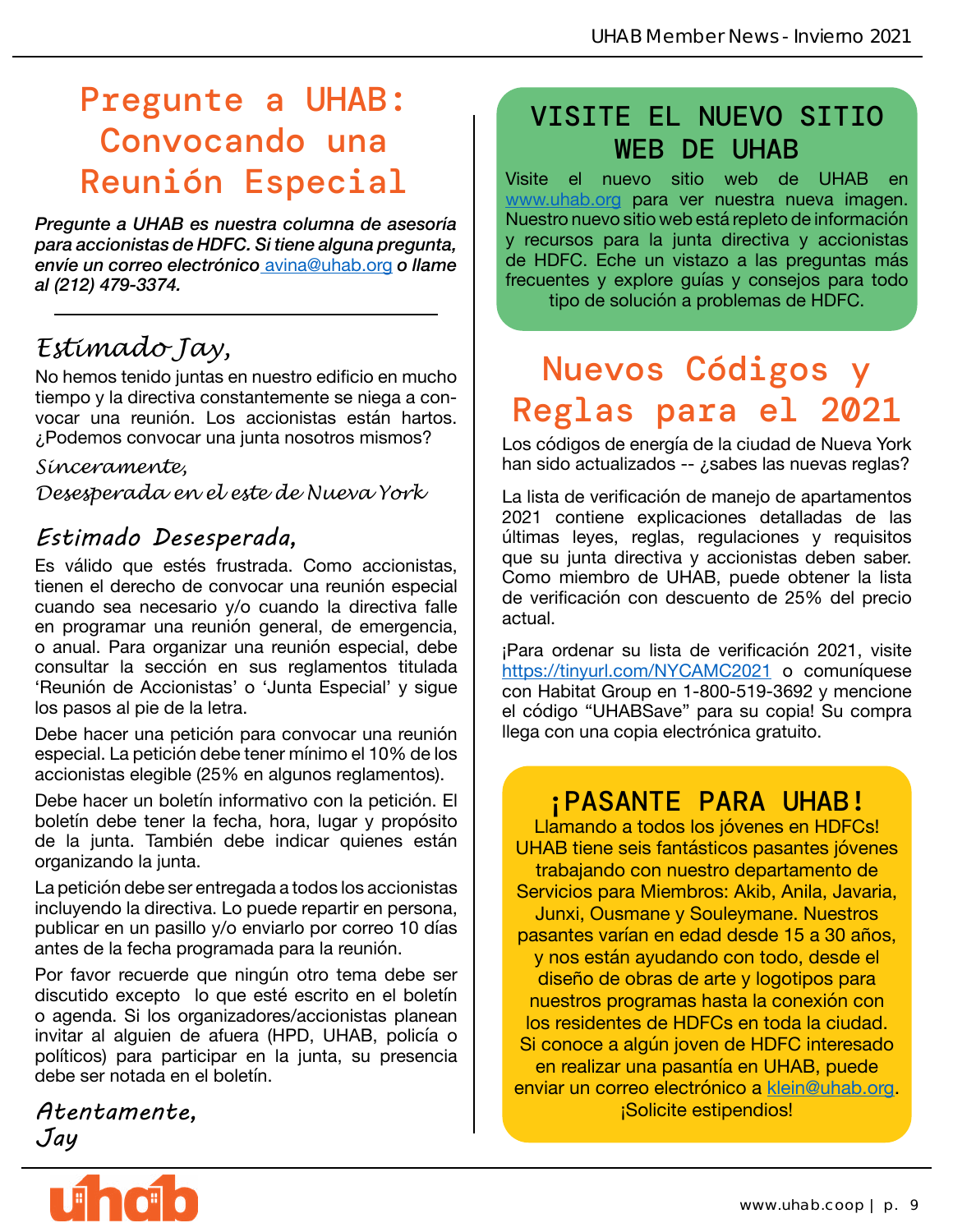# ¡Trabaje con UHAB!

Desde equilibrar los libros a explorar eficiencia de energía a administrar elecciones, servicios de UHAB le puede ayudar a su HDFC mantener saludable y asequible.

#### Ahorros en Combustibles

El programa de UHAB Fuel negociara precios competitivos para aceite #2 y #4. En 2019, edificios en nuestra programa ahorro 30% de costos.

### Servicios de Energía

Podemos ayudarle explorar y hacer un plan para energía solar, calefacción eléctrico, incentivos para proyectos grandes, y cambios baratos todo para ser un edificio más eficiente. *¡Servicios están abierto a cualquier HDFC, gratuito!*

### Teneduría de libros para Cooperativas

Obtenga reportes cada mes, trimestre o anual e preparación de impuestos.

### Connected Book\$

Puede hacer los libros usted mismo con nuestro programa Connected Book\$, hecho específicamente para HDFCs.

Miembros de UHAB pueden usar estos servicios. Para aprender mas de como ser un miembro, contacte a Fabio en [eugenio@uhab.org](mailto:eugenio%40uhab.org?subject=) o (212) 479-3355. Visite a [uhab.coop/member](http://uhab.coop/member) para obetener un formulario.

Ahorros en Seguros El Plan de Seguro de Incendio y Responsabilidad Civil negociara precios competitivos para HDFCs.

#### Llene apartamentos

Nuestro programa Market and Match le puede ayudar a encontrar compradores para sus apartamentos.

#### Propuestos

Identifica metas de corto y largo plazo y crear un plan para cumplir con sus metas a través de análisis financiera para entender los gastos de su cooperativa.

### Soporte todo el año

Su asociado asignado de UHAB le ayudara resolver problemas en su cooperativa a través de asistencia directa.

#### Obtenga un préstamo.

Encuentre y aplique por un préstamo correcto para su HDFC usando nuestro servicio completo de empaque de préstamos.

### Elecciones

Nuestro equipo les puede asistir y monetizar un imparcial e transparente elección para cumplir con requisitos de elecciones anual.

Para aprender más de nuestros servicios asequibles, contacte a Oscar McDonald en [mcdonald@uhab.org](mailto:mcdonald%40uhab.org?subject=) o (212) 479-3328.

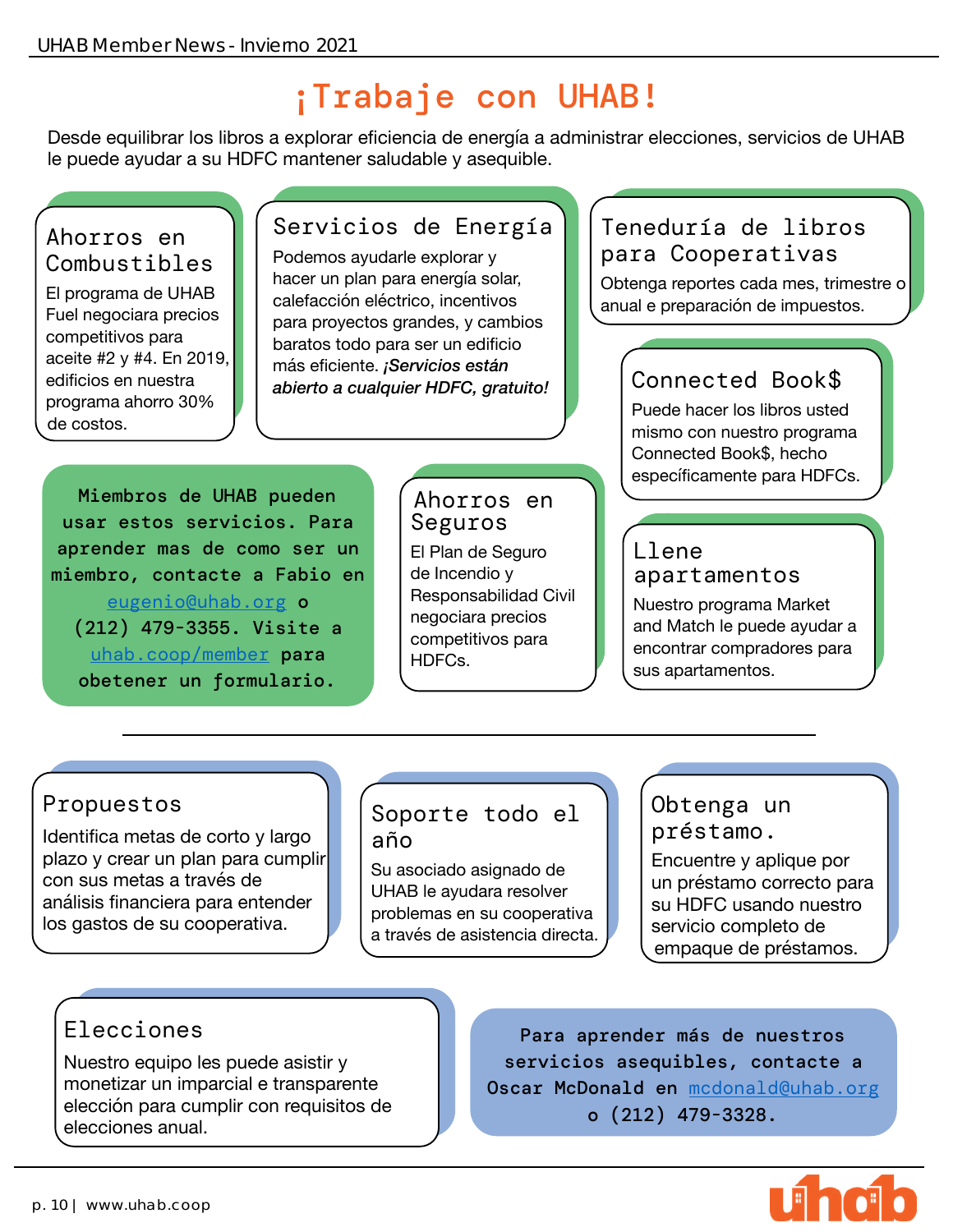# Planificación de Proyectos

Mantener y reparar su edificio es un aspecto fundamental de la propiedad del edificio. Como operador del edificio, usted ve los problemas que surgen a diario en su HDFC. Es importante reconocer patrones en estos problemas que puedan ayudarle a planificar y predecir qué necesidades<br>de reparación, reemplazo o mantenimiento reparación, reemplazo o mantenimiento preventivo necesita su edificio. La planificación de proyectos puede ayudarle a ahorrar dinero a largo plazo y trabajar en los problemas antes de que se conviertan en emergencias.

En cualquier HDFC, es importante saber quién es responsable de qué. Su junta directiva y su administración son responsables de mantener el físico del edificio y sus operaciones.

Esto incluye lo siguiente:

- Realizar inspecciones regulares desde el techo al sótano
- Mantener registros de trabajos completados, contratos y reparación/reemplazo de maquinaria
- Responder a problemas de mantenimiento
- Trabajar con contratistas y proveedores

También es importante que los operadores del edificio, ya sean miembros de la junta, gerentes o superintendentes, trabajen con los accionistas para identificar mejor las áreas problemáticas en todo el edificio. Mantener registros es sumamente importante para reconocer patrones y tendencias que pueden ayudarle a tomar mejores decisiones sobre reparaciones y mantenimiento.

La comunicación es clave para mantener felices a los residentes. La gestión de proyectos puede



ser una tarea que consume mucho tiempo y, a menudo, puede ser<br>difícil. Recomendamos **Recomendamos** crear un comité para gestionar proyectos más grandes, para evitar que una solo persona cargue con todo. El comité debe tener una<br>persona de contacto persona de dedicada a comunicarse con contratistas o



instaladores que trabajan en el edificio. Alguien en el comité también se le debe dar la tarea de recibir sugerencias de los accionistas. Para proyectos más grandes, es útil programar sesiones informativas para presentar el alcance y/o desarrollo del trabajo. También puede enviar un boletín informativo a todos los accionistas o colocarlo debajo de sus puertas. Lo mejor es mantener a los accionistas involucrados en el proceso de tomar decisiones. Identificar áreas donde los accionistas puedan ayudar a tomar decisiones: dar opciones y tener un voto.

Si necesita iniciar un proyecto de reparación o mejoras de capital, tenga en cuenta algunas de estas preguntas para comenzar:

- ¿Cuáles son las prioridades de reparaciones para los accionistas?
- ¿Cómo encajan estas prioridades en el plan general de reparación del edificio?
- ¿Existen programas de incentivos o reembolsos para las reparaciones que necesita el edificio?

• ¿Hay alguna preocupación sobre el cumplimiento normativo de códigos o leyes locales?

• ¿Hay algún sistema antiguo en el edificio llegando al final de su vida útil?

Manténgase atento a nuestro boletín de primavera, donde tendremos información<br>sobre la planificación de provectos la planificación de proyectos energéticamente eficiente y cómo su edificio puede llegar a ser aún más resistente como<br>resultado. Para mas conseios. visite a resultado. Para mas consejos, [uhab.org/energy](http://uhab.org/energy) o contacte a David en [avina@uhab.org o](mailto:avina%40uhab.org%20?subject=) (212) 479-3374.